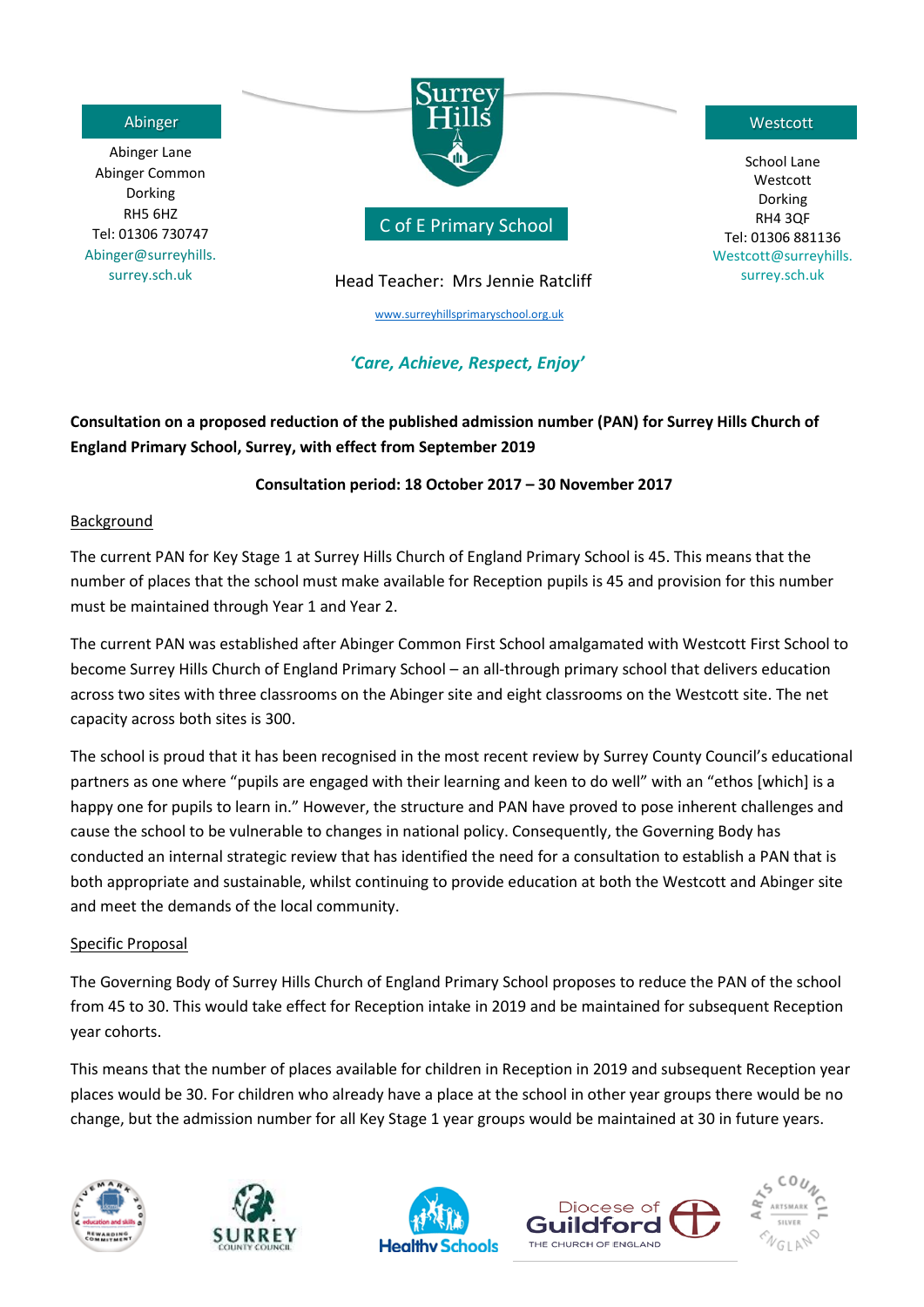The Governing Body has carefully considered the implications of this proposed change and the following factors have been taken into account:

- The provision of the most appropriate learning environment for all pupils.
- Sustainable financial planning.
- The availability of school places for children within our parishes.
- Future resource planning and management.

# Why?

- The structure and PAN, coupled with fluctuations in admission numbers, have let to mixed age classes that are variable from year-to-year and across different phases (Early Years curriculum and Key Stage 1 curriculum). A reduction in PAN to a single class intake combined with the provision of all KS1 education at the Abinger site allows the school to remove mixed-age classes in KS1. This will enable us to deliver a secure foundation for better educational outcomes and to prepare pupils for transition to KS2. The stability also enables us to effectively manage teams across both sites, aiding in the recruitment, development and retention of dedicated staff.
- The fluctuation in pupil numbers has made financial planning much more difficult, especially in a context where budget must cope with the cost of running and maintaining two school sites for what is effectively one and a half schools in terms of pupil numbers. This is an extra demand despite additional allowance made in funding. Long term the ideal minimum number for a financially sustainable class is 30. The school must accept new applicants at any point in the academic year if numbers are below PAN, so cannot plan on the basis that lower numbers will continue. Fundamentally the existing structure and fluctuations in numbers mean that some classes have fewer pupils than needed. This has a direct impact on costs in relation to funding we receive and forces us to continually change the structure of classes.
- Admission figures show that we have not filled the PAN at reception for the last two years despite accepting children from outside the parishes Appendix 1. Although we realise that a reduced PAN might mean that a few children whose addresses are furthest from the school sites might need to commence education at a local infant school Surrey Hills does have a Year 3 PAN so we could admit these children at that point. Surrey County Council forecast there is adequate provision at local infant schools.
- Westcott site is at capacity so we cannot build any more. Expanding Abinger site would require huge capital investment and Surrey County Council would not support a capital expenditure project as their forecasts do not predict a need to increase provision of KS1 admissions in the area (Appendix 2). As such, our challenges must be met within the physical restrictions of both sites.
- Reducing the PAN will help the Governing Body plan for long-term stability, a sustainable financial position, and to secure high quality educational outcomes for its students.









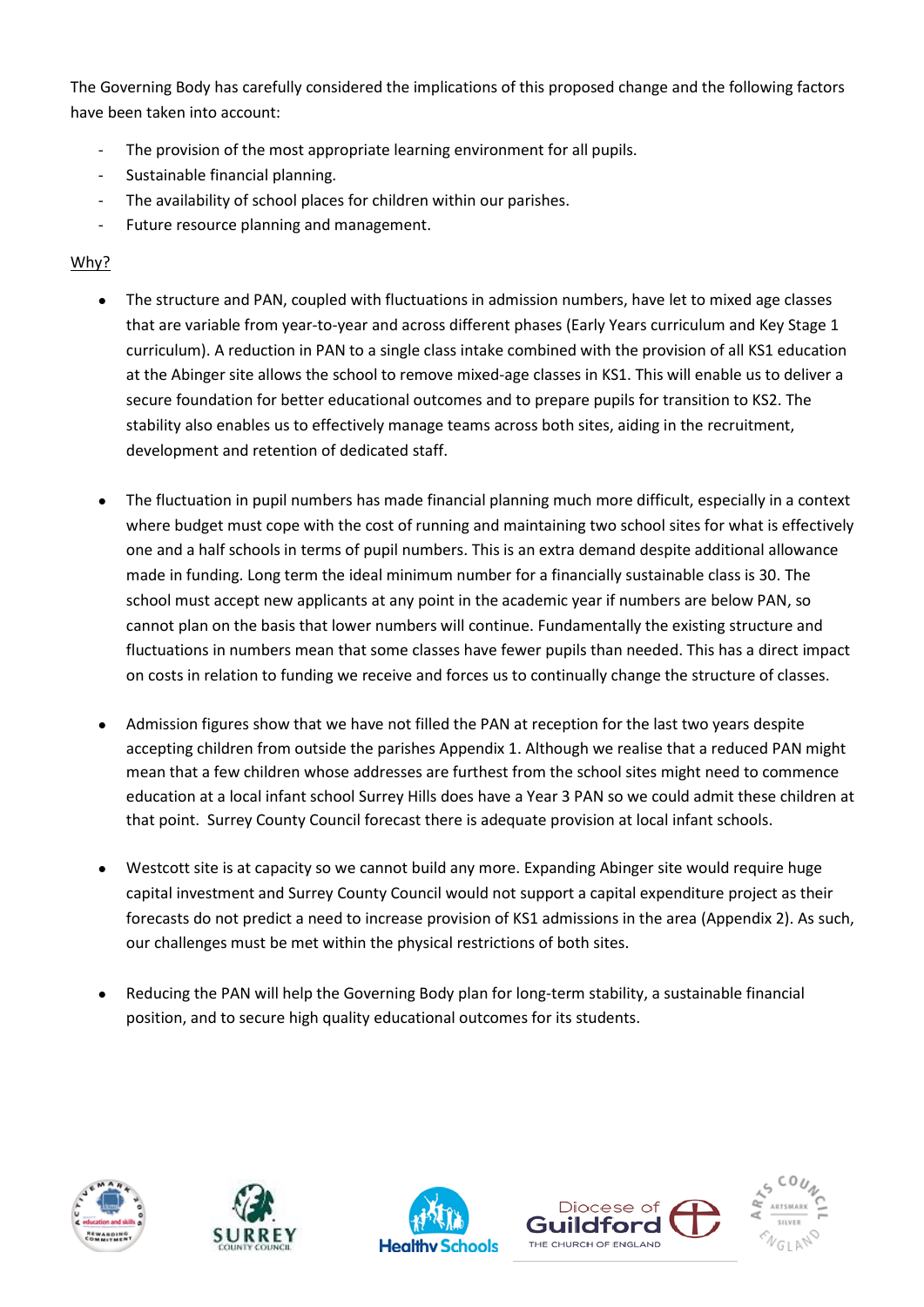#### How to Respond

You are invited to submit comments about the proposal within the consultation period of 18 October to 30 November 2017 to Mrs Louise Jeffers at Surrey Hills Church of England Primary School on the attached form.

Following the consultation period the Governing Body will consider all comments received and take these into account when making a final decision on how to proceed. Admission arrangements for September 2019 will be determined and communicated by 18th December 2017.

For further information please visit the school website at: [www.surreyhillsprimaryschool.org.uk](http://www.surreyhillsprimaryschool.org.uk/)

## **Appendix 1**

| <b>Reception Admissions</b> | 2016/17 | 2017/18 |
|-----------------------------|---------|---------|
| Criterion 1                 |         |         |
| Criterion 3                 | 18      | 15      |
| Criterion 4                 | 13      |         |
| Criterion 5                 |         | 2       |
| Criterion 6                 |         | 11      |
| Late admissions             | ੨       | 6       |
| Total                       | 34      | 36      |

## **Appendix 2**

| Year    | <b>YR PAN</b> | <b>YR Projection</b> | Projected<br><b>Surplus</b> |
|---------|---------------|----------------------|-----------------------------|
| 2018/19 | 265           | 228                  | 37                          |
| 2019/20 | 265           | 237                  | 28                          |
| 2020/21 | 265           | 221                  | 44                          |
| 2021/22 | 265           | 225                  | 40                          |
| 2022/23 | 265           | 226                  | 39                          |
| 2023/24 | 265           | 227                  | 38                          |
| 2024/25 | 265           | 229                  | 36                          |
| 2025/26 | 265           | 229                  | 36                          |
| 2026/27 | 265           | 230                  | 35                          |

The PAN for the area, is made up of the following schools:

| <b>School</b>                  | <b>YR PAN</b> | <b>Y3 PAN</b> |
|--------------------------------|---------------|---------------|
| St. Michael's CoE Infant       | 28            |               |
| St. John's CoE Primary         | 30            |               |
| St. Martin's CoE Primary       | 45            | 15            |
| <b>Powell Corderoy Primary</b> | 30            |               |
| St. Paul's CoE Primary         | 60            |               |
| St. Joseph's Catholic          | 27            |               |
| Primary                        |               |               |
| <b>Surrey Hills Primary</b>    | 45            | 10            |
| Total                          | 265           | 25            |